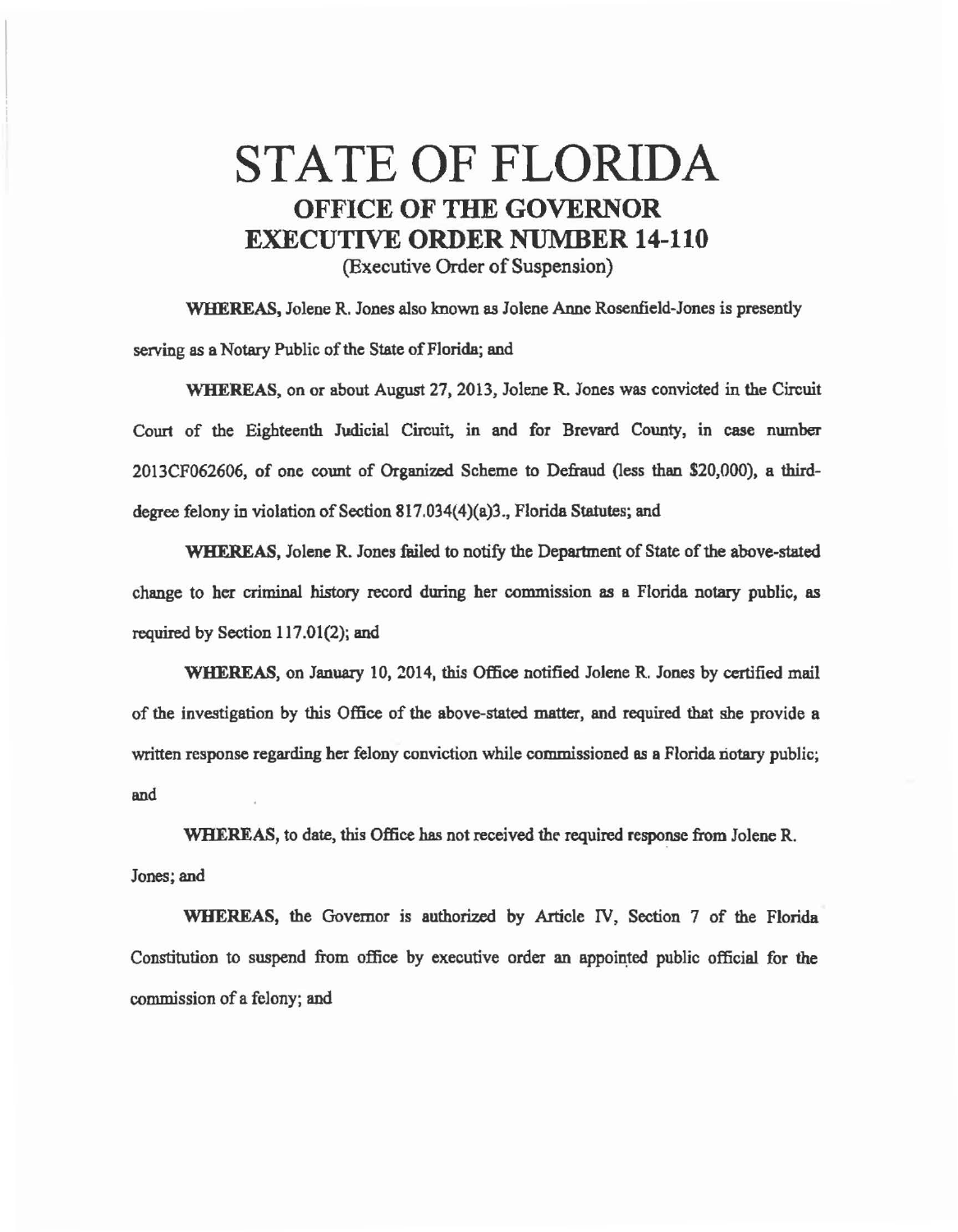WHEREAS, it is in the best interests of the citizens of the State of Florida that Jolene A. Jones be immediately suspended from the public office, which she now liolds, upon the grounds set forth in this Executive Order;

NOW, THEREFORE, I, RICK SCOTI, Governor of Florida, pursuant to Article *N,*  Section 7 of the Florida Constitution and Section 117.01(4), Florida Statutes, find and state as follows:

- A. Jolene R. Jones is a duly appointed Notary Public of the State of Florida, pursuant to Section 117.01, Florida Statutes.
- B. Jolene R. Jones is commissioned es a Florida notary public from June 21, 2011, through June 20, 2015.
- C. Jolene R. Jones was convicted of a felony in Brevard County in 2013, while commissioned as a Florida notary public.
- D. Jolene R. Jones failed to notify the Department of State of the change to her criminal history record following the felony conviction in Brevard County in 2013, as required by Section 117.01(2), Florida Statutes.
- E. Jolene R. Jones refused to cooperate or respond to an investigation of notary misconduct by the Executive Office of the Governor, as required by Section l 17.01(4)(c), Florida Statutes.

BEING FULLY ADVISED in the premise, and in accordance with the Florida Constitution and the laws of the State of Florida, this Executive Order is issued:

Section 1. Jolene R. Jones is suspended from the public office which she now holds: Notary Public of the State of Florida.